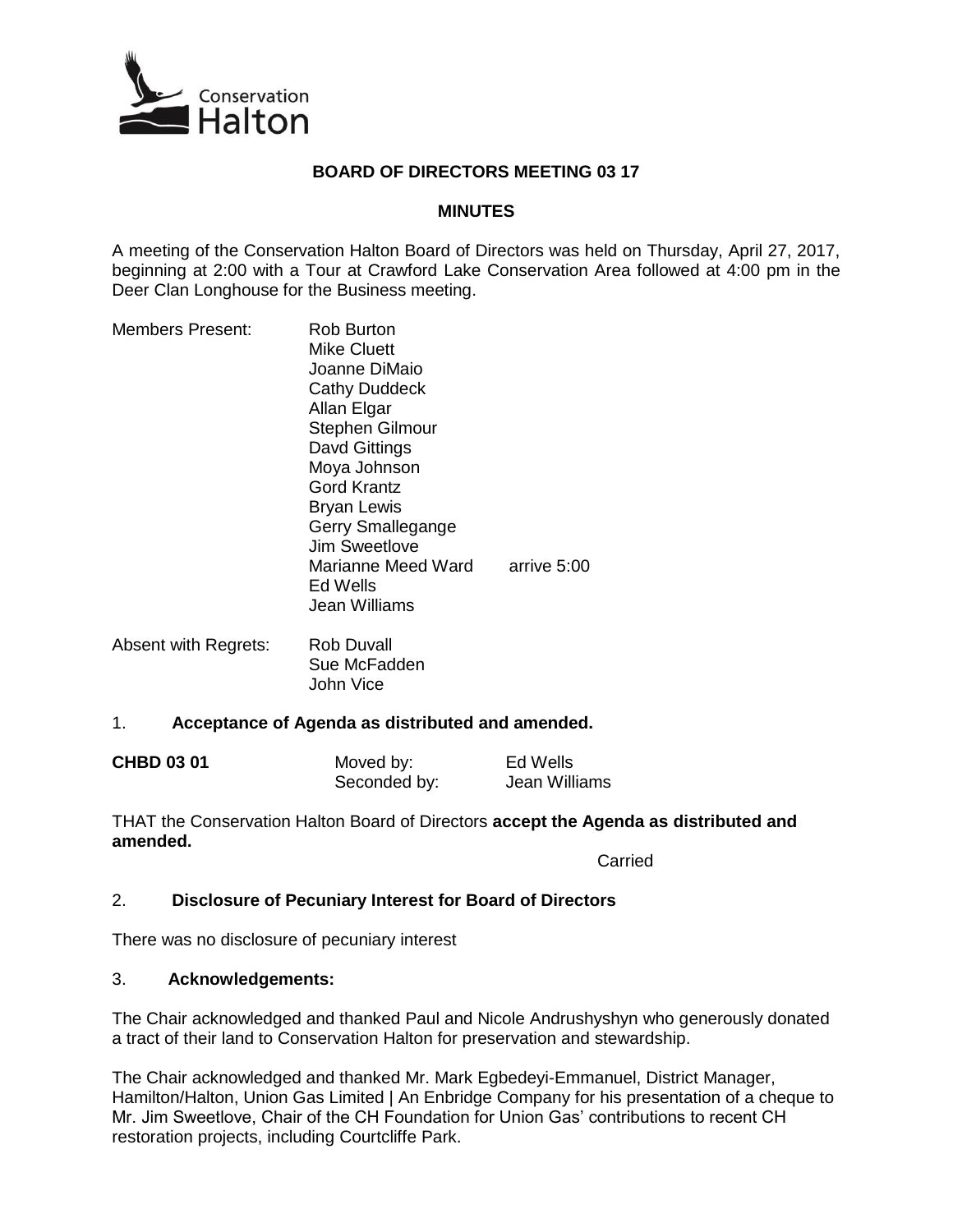#### 4.0 **Consent Items**

Motion on the Resolution from the Governance Committee be amended to reflect the formatting changes to the Terms of Reference for each Committee. The revised Terms of Reference are attached to the April 27, 2017 Governance Committee Minutes.

| <b>CHBD 03 02</b> | Moved by:    | <b>Cathy Duddeck</b> |
|-------------------|--------------|----------------------|
|                   | Seconded by: | Jim Sweetlove        |

THAT the Conservation Halton Board of Directors **approve the formatting changes to the Terms of Reference for each Committee to have consistency.**

Carried

The balance of the Consent Items were approved.

- 5.0 **Action Items**
- 5.1 **Appointment of Provincial Offences Officer under Ontario Regulation 108/90 pursuant to the** *Conservation Authorities Act* **Report #: CHBD 03 17 05**

| <b>CHBD 03 03</b> | Moved by:    | Jean Williams        |
|-------------------|--------------|----------------------|
|                   | Seconded by: | <b>Cathy Duddeck</b> |

THAT the Conservation Halton Board of Directors **appoint Michael Monings as a Provincial Offences Officer under the** *Trespass to Property Act* **and the** *Conservation Authorities Act* **for the purpose of administration and enforcement of Ontario Regulation 108/09 pursuant to the** *Conservation Authorities Act.*

Carried

6.0 **In Camera Items**

| CHBD 03 04 | Moved by:    | Jean Williams |
|------------|--------------|---------------|
|            | Seconded by: | Moya Johnson  |

THAT the Conservation Halton Board of Directors **convene In Camera**. **Carried** 

| <b>CHBD 03 05</b> | Moved by:    | Jean Williams        |
|-------------------|--------------|----------------------|
|                   | Seconded by: | <b>Cathy Duddeck</b> |

THAT the Conservation Halton Board of Directors **reconvene in public forum**. Carried

Recorded Vote was requested.

| For                                                                                                                                                                                                                               | Against     | Absent                                                               |
|-----------------------------------------------------------------------------------------------------------------------------------------------------------------------------------------------------------------------------------|-------------|----------------------------------------------------------------------|
| Rob Burton<br>Mike Cluett<br>Joanne Di Maio<br>Cathy Duddeck<br>Stephen Gilmour<br>Dave Gittings<br>Moya Johnson<br><b>Gord Krantz</b><br><b>Bryan Lewis</b><br>Gerry Smallegange<br>Jim Sweetlove<br>Ed Wells<br>. lean Williams | Allan Elgar | <b>Rob Duvall</b><br>Sue McFadden<br>John Vice<br>Marianne Meed Ward |
|                                                                                                                                                                                                                                   |             |                                                                      |